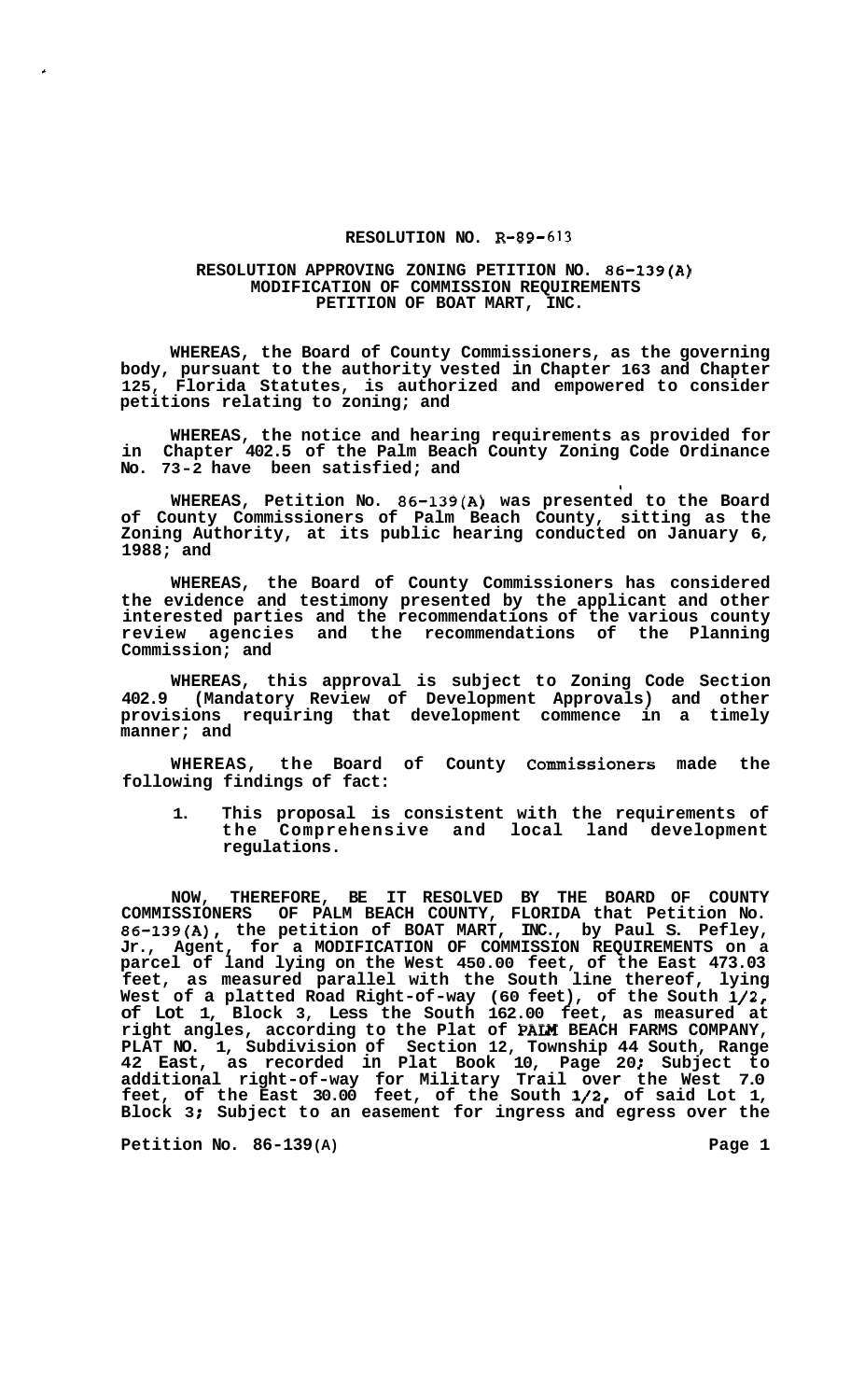**South 50.00 feet thereof, as measured at right angles to the above described parcel, located on the southwest corner of the intersection of Hairland Drive and Military Trail (S.R.** *809),* **in a CG-General Commercial Zoning District, was approved as advertised, subject to the following conditions:** 

- **1. The developer shall comply with all previous conditions of approval unless expressly modified herein.**
- **2. The petitioner shall amend his site plan to indicate the number of vehicles proposed on site and shall be subject to Site Plan Review Committee certification.**
- **3. Condition No. 2, of Petition No. 86-139, Resolution No. R-87-903 which presently states:** 
	- **"2. Use of the site shall be limited** *to* **the retail sale and minor repair of pleasure boats and accessory activities. No large scale repairs of boats requiring extensive use of hazardous materials such as spray resin and the like shall be used."**
	- **is hereby amended to read as follows:** 
		- **"2. The uses of the site shall be limited to the sale and repair of either 13 boats: or 23 automobiles, motorcycles and similar small recreational vehicles. The sale of recreational motor homes and airboats shall be prohibited.**

**The site shall be limited to the repair and sale of one of the above mentioned categories at any one time.** 

**The display of the individual uses on site shall be segregated. Each display area shall be designed in accordance with Section 500.17 (Parking) of the Zoning Code."** 

- **4. There shall be no outdoor spraying of resins or paint. The drainage facility for any building or structure which contains this use shall comply with Health Department regulations.**
- **5. Condition No. 3 of Petition No. 86-139, Resolution No. 87-903 which presently states:** 
	- **"3. No on site storage of boats other than for maintenance activity, display, or sale purposes shall be permitted."**

**Petition No. 86-139(A) Page 2**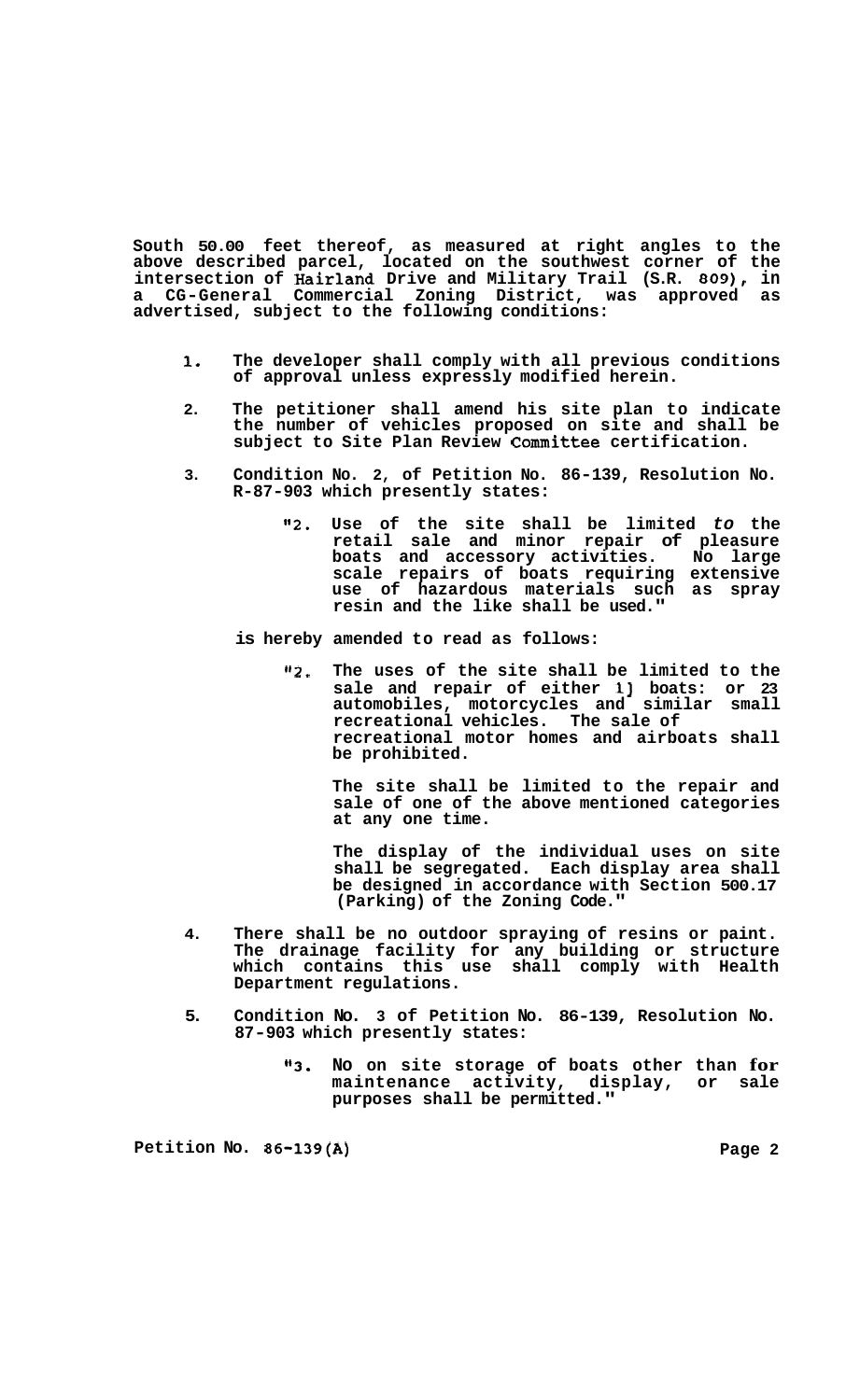**is hereby amended as follows:** 

 $\bar{z}$ 

- **113. No on site storage of vehicles or boats other than for maintenance activity, display, or sale purposes shall be permitted."**
- **6. Condition No. 12, of Petition No. 86-139, Resolution No. R-87-903 which presently states:** 
	- **Il12. The fifteen (15) foot landscape strip shall be** 
		- **a. supplemented with a six (6) foot hedge of native plant material on the outside of the required six (6) foot solid wall, running the entire north property line up to the western edge of the building, in addition to the required trees every thirty (30) feet on center within the interior side of the wall."**

**is hereby amended as follows:** 

- **"12. The fifteen (15) foot landscape strip shall run the entire length of the western property line and the northern property line to the western edge of the existing building. The wall shall be given a stucco and painted finish. The wall shall be supplemented with twelve (12) foot canopy trees placed twenty feet on center.**
- **<sup>7</sup>**. **No major automotive, boat, or vehicle repair shall be permitted on site, including engine and transmission work, body work and overhauls. Only minor repairs may be permitted such as oil change, tune up, auto tinting, and minor detailing.**
- **8. There shall be no outdoor storage of inoperative boats, automobiles, or other vehicles.**
- **9. There shall be no outdoor storage** of **disassembled vehicles, boats, or recreational vehicles, or parts thereof.**
- **10. Vehicle parking shall be limited to the parking spaces designated on the approved site plan. No parking of vehicles is to be allowed in landscaped areas, rights- of-way, or interior driveways.**
- **11. No vehicles other than customer and employee parking shall be stored or displayed on the site except those which are intended** for **sale and are in running condition.**

**Petition No. 86-139(A)** Page 3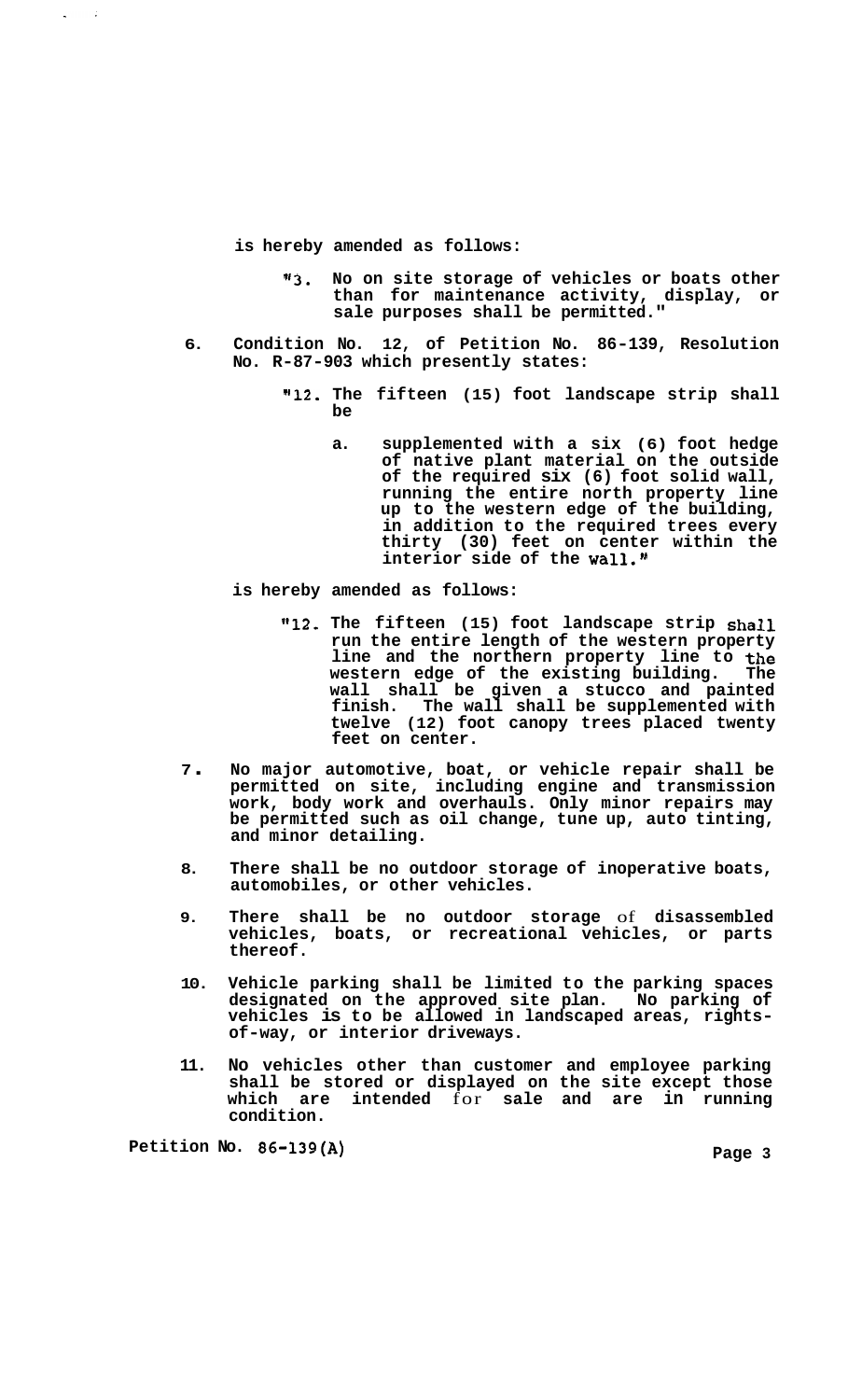- **12. The site plan shall be revised so that the vehicle display area can meet minimum Property Development Regulations.**
- **13. If a Specialized Vehicular Use Area is utilized for display of vehicles, there shall be a barrier separating it from customer parking. This barrier may be in the form of a landscape strip, curbing, removable bollards or other suitable barrier approved by the Zoning Division.**
- **14. Vehicles shall not be tested off-site on residential streets.**
- **15. No outdoor loudspeaker system shall be permitted on site.**
- **16. No off-premises signs shall be permitted on site.**
- **17. No stock loading or dumpster pickup will be permitted between the hours of 9:00 P.M. and** *7:OO* **A.M.**
- **18. Use of the site shall be limited to the commercial sales, leasing and repair of new or used automobile and customary accessory uses.** 
	- **a. Repair facilities and sales of parts may be provided as an accessory use. Repair facilities shall be located at least 100 feet from any residentially zoned lot. Service bay doors shall not be oriented toward any adjacent residentially zoned property, except where currently existing, or oriented toward any adjacent public street, unless it can be demonstrated to the Site Plan Review Committee that it is not feasible to comply.**
	- **b. Accessory fuel pump islands and automated wash facilities for vehicles are permitted, provided they are not open to the public, not located within 100 feet from any residentially zoned property, and located within a completely enclosed building (or in the case of a fuel pump island, located within an enclosed area where it is not visible off premises)** .
- **<sup>19</sup>**. **No vehicle shall be parked with its hood or trunk open, or elevated off the ground in any way. Vehicles shall not be parked in any right-of-way or driveway.**
- **20. No advertising flags, foreign flags, pennants, banners, streamers, balloons, signs upon any vehicles, prices or vehicle stock numbers or other information as required**

**Petition No. 86-139(A) Page 4** 

 $\ddot{\phantom{0}}$